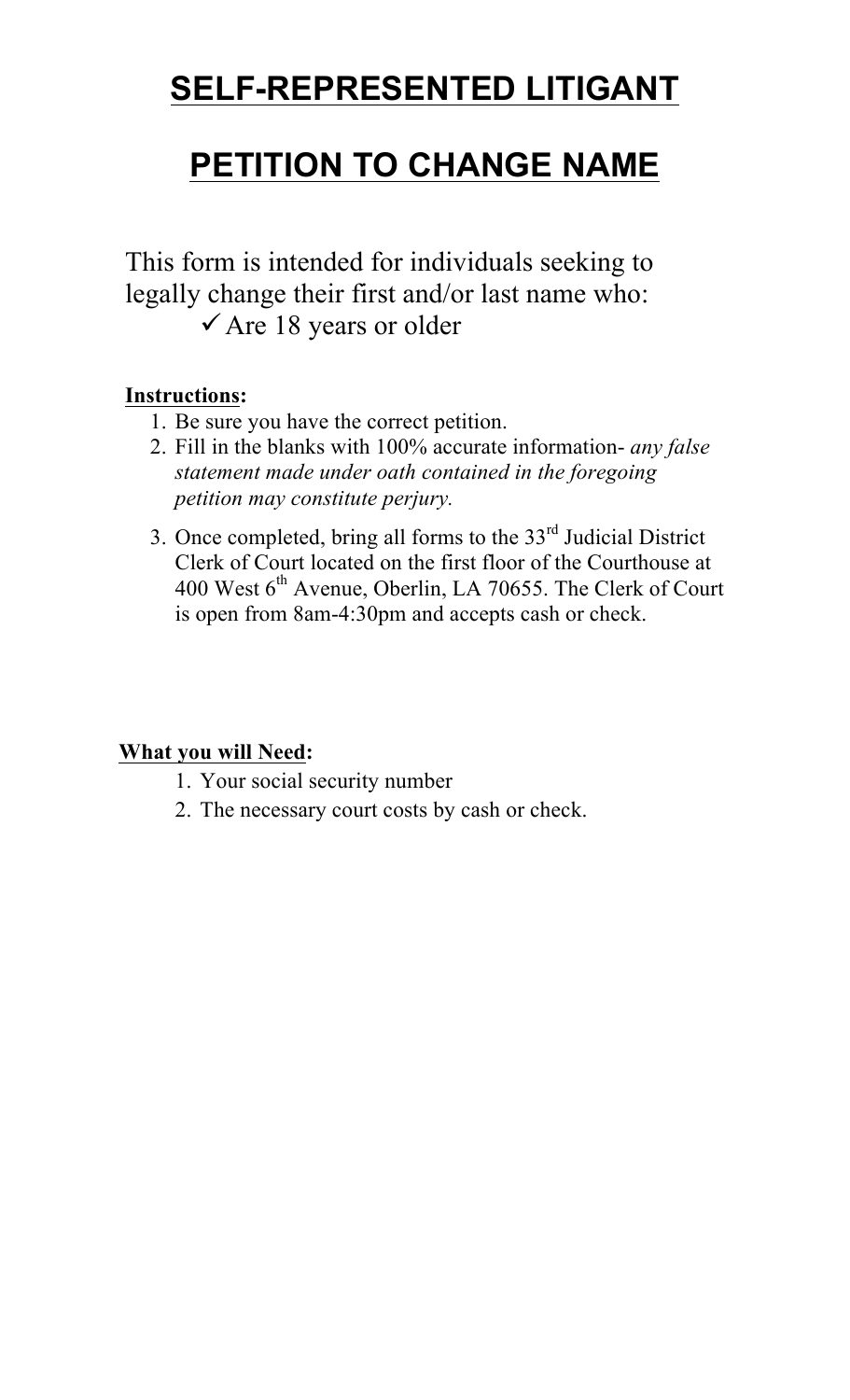## **33rd JUDICIAL DISTRICT COURT**

## **ALLEN PARISH**

## **STATE OF LOUISIANA**

**Case No. \_\_\_\_\_\_\_\_\_\_\_\_\_ Division**

### $\mathcal{L}_\text{max}$  , we can also the contract of the contract of the contract of the contract of the contract of the contract of the contract of the contract of the contract of the contract of the contract of the contract of t **PETITIONER**

**vs.** 

## **JOE GREEN, DISTRICT ATTORNEY**

**FILED: \_\_\_\_\_\_\_\_\_\_\_\_\_\_\_\_\_\_ DEPUTY CLERK: \_\_\_\_\_\_\_\_\_\_\_\_\_\_** 

**\*\*\*\*\*\*\*\*\*\*\*\*\*\*\*\*\*\*\*\*\*\*\*\*\*\*\*\*\*\*\*\*\*\*\*\*\*\*\*\*\*\*\*\*\*\*\*\*\*\*\*\*\*\*\*\*\*\*\*\*\*\*\*\*\*\*\*** 

## **SELF-REPRESENTED LITIGANT PETITION FOR NAME CHANGE**

### **I. PETITIONER**

Petitioner, \_\_\_\_\_\_\_\_\_\_\_\_\_\_\_\_\_\_\_\_\_\_\_\_\_\_\_\_ , born on \_\_\_\_\_\_\_, \_\_\_\_\_\_\_\_\_, with

social security number \_\_\_\_\_\_\_\_\_\_\_\_\_\_\_\_\_\_\_\_\_, and domiciled in Allen Parish,

Louisiana, wants to change his/her name to

\_\_\_\_\_\_\_\_\_\_\_\_\_\_\_\_\_\_\_\_\_\_\_\_\_\_\_\_\_\_\_\_\_\_\_\_\_\_\_\_\_\_\_\_\_ for the following reason(s):

## **II. REASON[S] FOR NAME CHANGE**

\_\_\_\_\_\_\_\_\_\_\_\_\_\_\_\_\_\_\_\_\_\_\_\_\_\_\_\_\_\_\_\_\_\_\_\_\_\_\_\_\_\_\_\_\_\_\_\_\_\_\_\_\_\_\_\_\_\_\_\_\_\_\_\_\_\_\_\_\_\_\_\_

\_\_\_\_\_\_\_\_\_\_\_\_\_\_\_\_\_\_\_\_\_\_\_\_\_\_\_\_\_\_\_\_\_\_\_\_\_\_\_\_\_\_\_\_\_\_\_\_\_\_\_\_\_\_\_\_\_\_\_\_\_\_\_\_\_\_\_\_\_\_\_\_

\_\_\_\_\_\_\_\_\_\_\_\_\_\_\_\_\_\_\_\_\_\_\_\_\_\_\_\_\_\_\_\_\_\_\_\_\_\_\_\_\_\_\_\_\_\_\_\_\_\_\_\_\_\_\_\_\_\_\_\_\_\_\_\_\_\_\_\_\_\_\_ .

## **III. LAW GOVERNING NAME CHANGE**

This proceeding is brought under LSA—R.S. 13:14751-13:4755, and it is thus mandatory

that the district attorney of this parish be served with a copy of this petition and be cited to answer it.

## **IV. PRAYER**

WHEREFORE, petitioner prays for judgment changing his/her name from

 $\longrightarrow$  to  $\longrightarrow$ 

## **RESPECTFULLY SUBMITTED,**

**Petitioner's Name**

**Address**